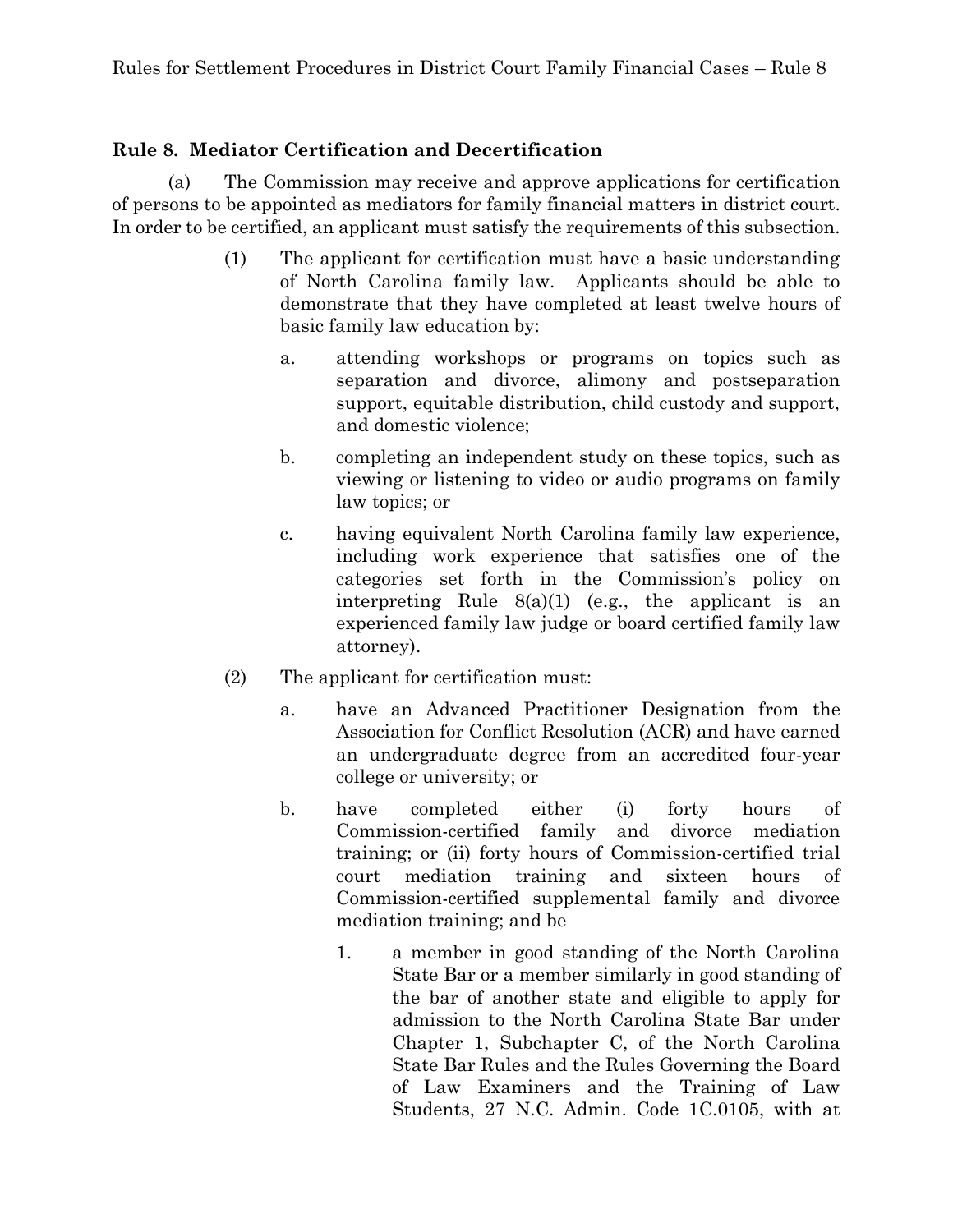least five years of experience after the date of licensure as a judge, practicing attorney, law professor, or mediator, or must possess equivalent experience;

- 2. a licensed psychiatrist under N.C.G.S. § 90-9.1, with at least five years of experience in the field after the date of licensure;
- 3. a licensed psychologist under N.C.G.S. §§ 90-270.1 to -270.22, with at least five years of experience in the field after the date of licensure;
- 4. a licensed marriage and family therapist under N.C.G.S. §§ 90-270.45 to -270.63, with at least five years of experience in the field after the date of licensure;
- 5. a licensed clinical social worker under N.C.G.S. § 90B-7, with at least five years of experience in the field after the date of licensure;
- 6. a licensed professional counselor under N.C.G.S. §§ 90-329 to -345, with at least five years of experience in the field after the date of licensure; or
- 7. an accountant certified in North Carolina, with at least five years of experience in the field after the date of certification.
- c. Any person who has not been certified as a mediator pursuant to these rules may be certified without compliance with subsection  $(a)(2)(b)$  and subsection  $(a)(5)$ of this rule if
	- 1. the applicant for certification is a member in good standing of the North Carolina State Bar or a member similarly in good standing of the bar of another state and eligible to apply for admission to the North Carolina State Bar under Chapter 1, Subchapter C, of the North Carolina State Bar Rules and the Rules Governing the Board of Law Examiners and the Training of Law Students, 27 N.C. Admin. Code 1C.0105, with at least five years of experience after the date of licensure as a judge, practicing attorney, law professor, or mediator, or must possess equivalent experience; and meets the following additional requirements: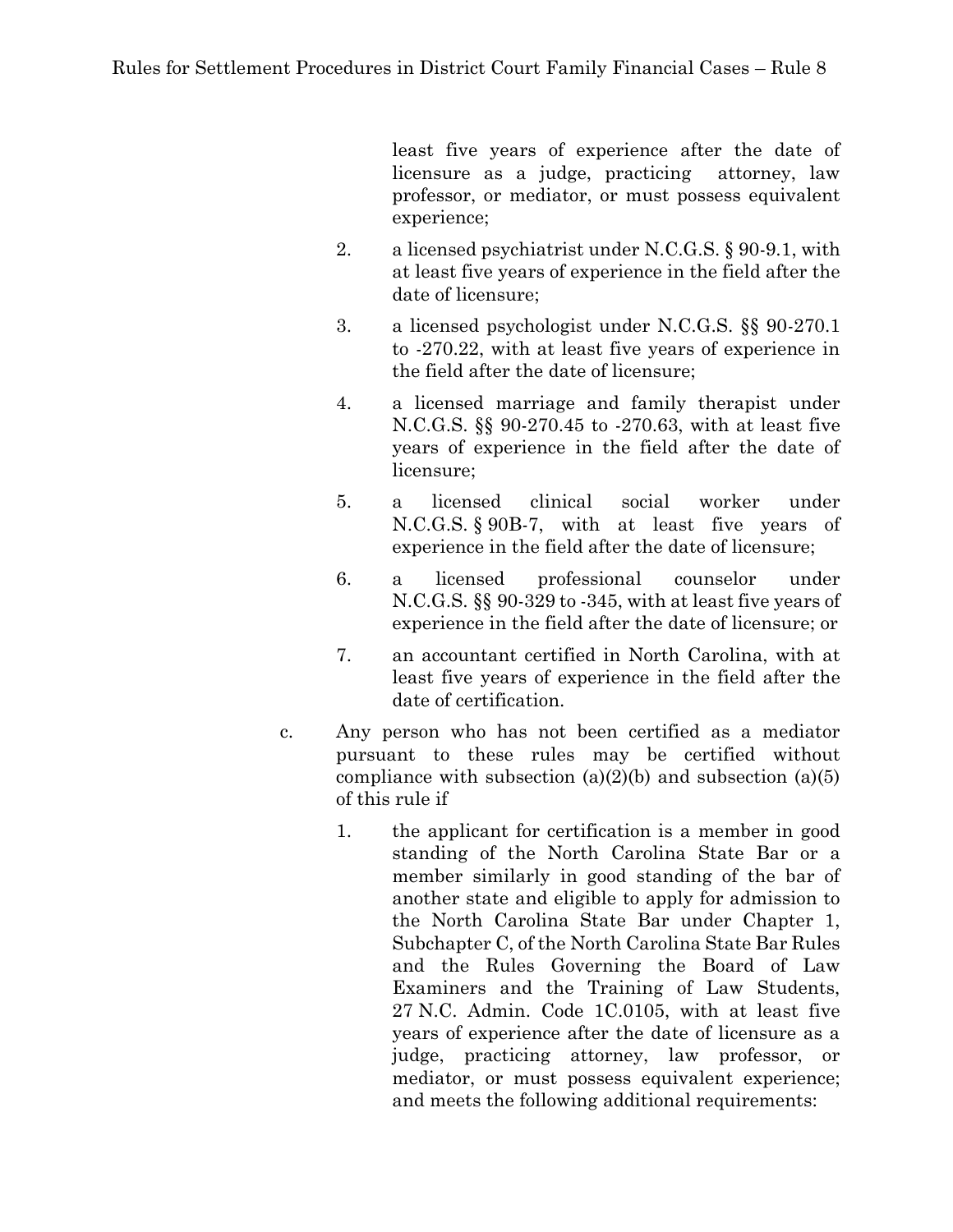- i. the applicant applies for certification within one year from 10 June 2020;
- ii. the applicant has, by selection of the parties, mediated at least ten family financial settlement cases in the North Carolina District Court within the last five years, as shown by proof satisfactory to the Commission staff; and
- iii. the applicant has taken a sixteen-hour supplemental family and divorce mediation training program approved by the Commission wherein the statutes, program rules, advisory opinions, and ethics, including the Standards of Professional Conduct for Mediators, are discussed;
- or
- 2. the applicant for certification is a nonattorney who meets one of the required licensures set forth in subsection  $(a)(2)(b)(2)$  through subsection  $(a)(2)(b)(7)$  of this rule, and meets the following additional requirements:
	- i. the applicant applies for certification within one year from 10 June 2020;
	- ii. the applicant has, by selection of the parties, mediated at least fifteen family financial settlement cases in the North Carolina District Court within the last five years, as shown by proof satisfactory to the Commission staff; and
	- iii. the applicant has taken a forty-hour family and divorce mediation training course and the six-hour training on North Carolina legal terminology, court structure, and civil procedure course approved by the Commission.
- (3) If the applicant is not licensed to practice law in one of the United States, then the applicant must have completed six hours of training on North Carolina legal terminology, court structure, and civil procedure, provided by a Commission-certified trainer. An attorney licensed to practice law in a state other than North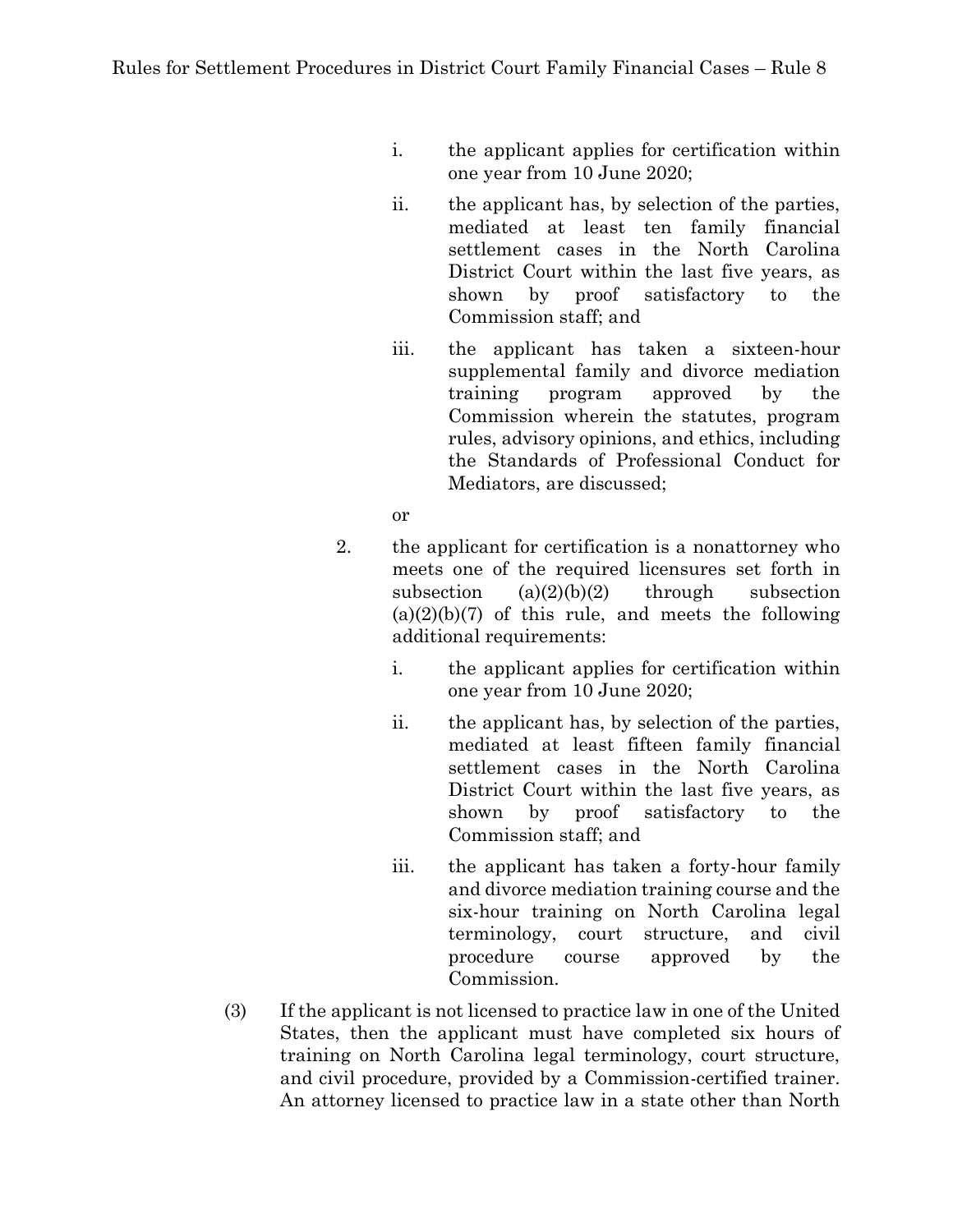Carolina shall satisfy this requirement by completing a self-study course, as directed by Commission staff.

- (4) If the applicant is not licensed to practice law in North Carolina, then the applicant must provide three letters of reference to the Commission about the applicant's good character, including at least one letter from a person with knowledge of the applicant's professional practice and experience qualifying the applicant under subsection (a) of this rule.
- (5) The applicant must have observed, as a neutral observer and with the permission of the parties, two mediations involving a custody or family financial issue conducted by a mediator who (i) is certified under these rules, (ii) has an Advanced Practitioner Designation from the ACR, or (iii) is a mediator certified by the NCAOC for custody matters. Mediations eligible for observation shall also include mediations conducted in matters prior to litigation of family financial disputes that are mediated by agreement of the parties and incorporate these rules.

If the applicant is not an attorney licensed to practice law in one of the United States, then the applicant must observe three additional mediations involving civil or family-related disputes, or disputes prior to litigation that are conducted by a Commission-certified mediator and are conducted pursuant to a court order or an agreement of the parties incorporating the mediation rules of a North Carolina state or federal court.

All mediations shall be observed from their beginning until settlement, or until the point that an impasse has been declared, and shall be reported by the applicant on a Certificate of Observation - Family Financial Settlement Conference Program, [Form AOC-DRC-08.](https://www.nccourts.gov/documents/forms/certificate-of-observation-family-financial-settlement-conference-program) All observers shall conform their conduct to the Commission's policy on *Guidelines for Observer Conduct*.

- (6) The applicant must demonstrate familiarity with the statutes, rules, standards of practice, and standards of conduct governing mediated settlement conferences conducted in North Carolina.
- (7) The applicant must be of good moral character and adhere to the Standards of Professional Conduct for Mediators when acting under these rules. On his or her application(s) for certification or application(s) for certification renewal, an applicant shall disclose any:
	- a. pending criminal charges;
	- b. criminal convictions;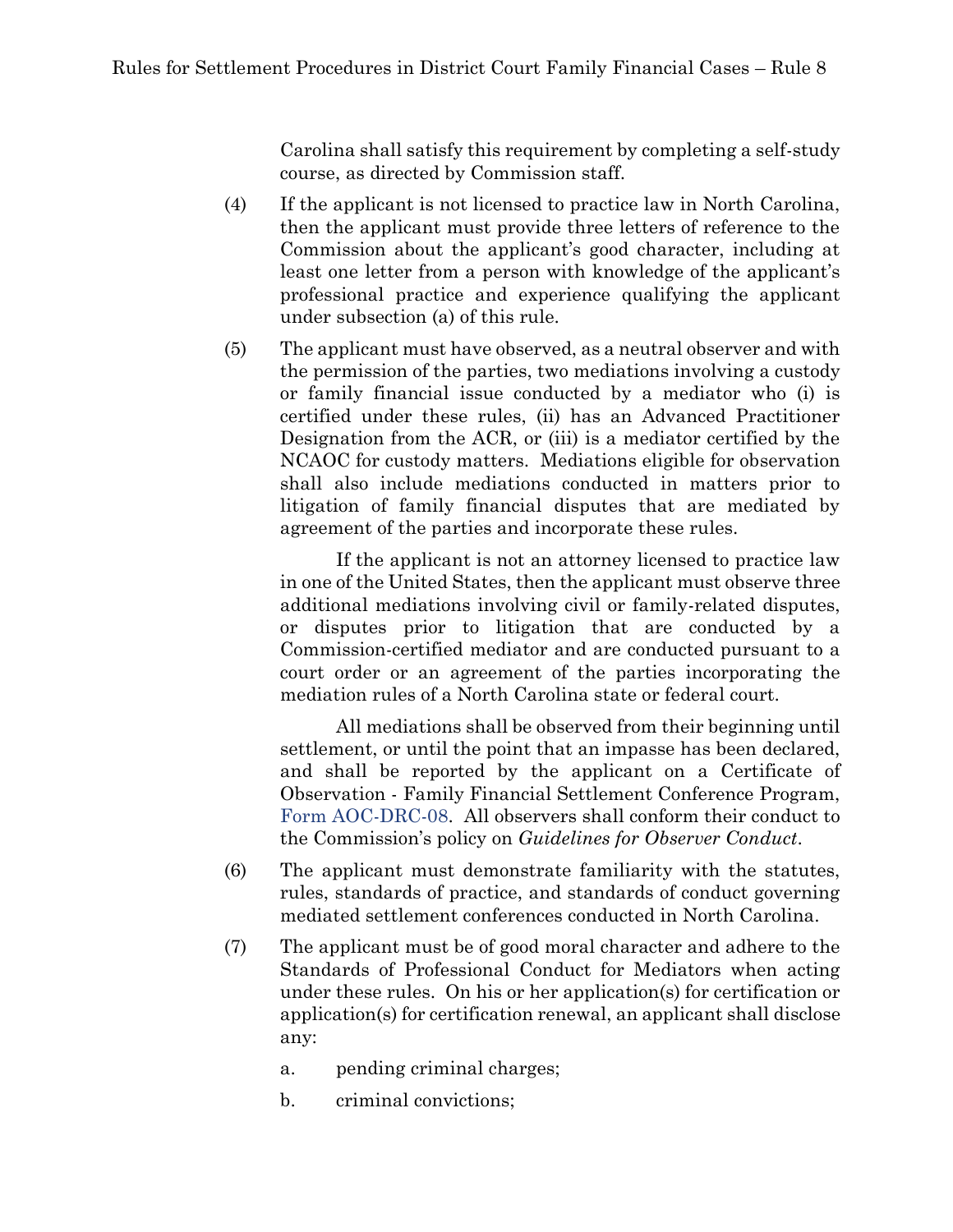- c. restraining orders issued against him or her;
- d. failures to appear;
- e. pending or closed grievances or complaints filed with a professional licensing, certifying, or regulatory body, whether in North Carolina, another state, or another country;
- f. disciplinary action taken against him or her by a professional licensing, certifying, or regulatory body, whether in North Carolina, another state, or another country, including, but not limited to, disbarment, revocation, decertification, or suspension of any professional license or certification, including the suspension or revocation of any license, certification, registration, or qualification to serve as a mediator in another state or country, even if stayed;
- g. judicial sanctions imposed against him or her in any jurisdiction; or
- h. civil judgments, tax liens, or bankruptcy filings that occurred within the ten years preceding the date that the initial or renewal application was filed with the Commission.

A mediator shall report to the Commission any of the above-enumerated matters arising subsequent to the disclosures reported on the initial or renewal application for certification within thirty days of receiving notice of the matter.

As referenced in this subsection, criminal charges or convictions (excluding infractions) shall include felonies, misdemeanors, or misdemeanor traffic violations (including driving while impaired) under the law of North Carolina or another state, or under the law of a federal, military, or foreign jurisdiction, regardless of whether adjudication was withheld (prayer for judgment continued) or the imposition of a sentence was suspended.

- (8) The applicant must submit proof of the qualifications set out in this rule on a form provided by the Commission.
- (9) The applicant must pay all administrative fees established by the NCAOC upon the recommendation of the Commission.